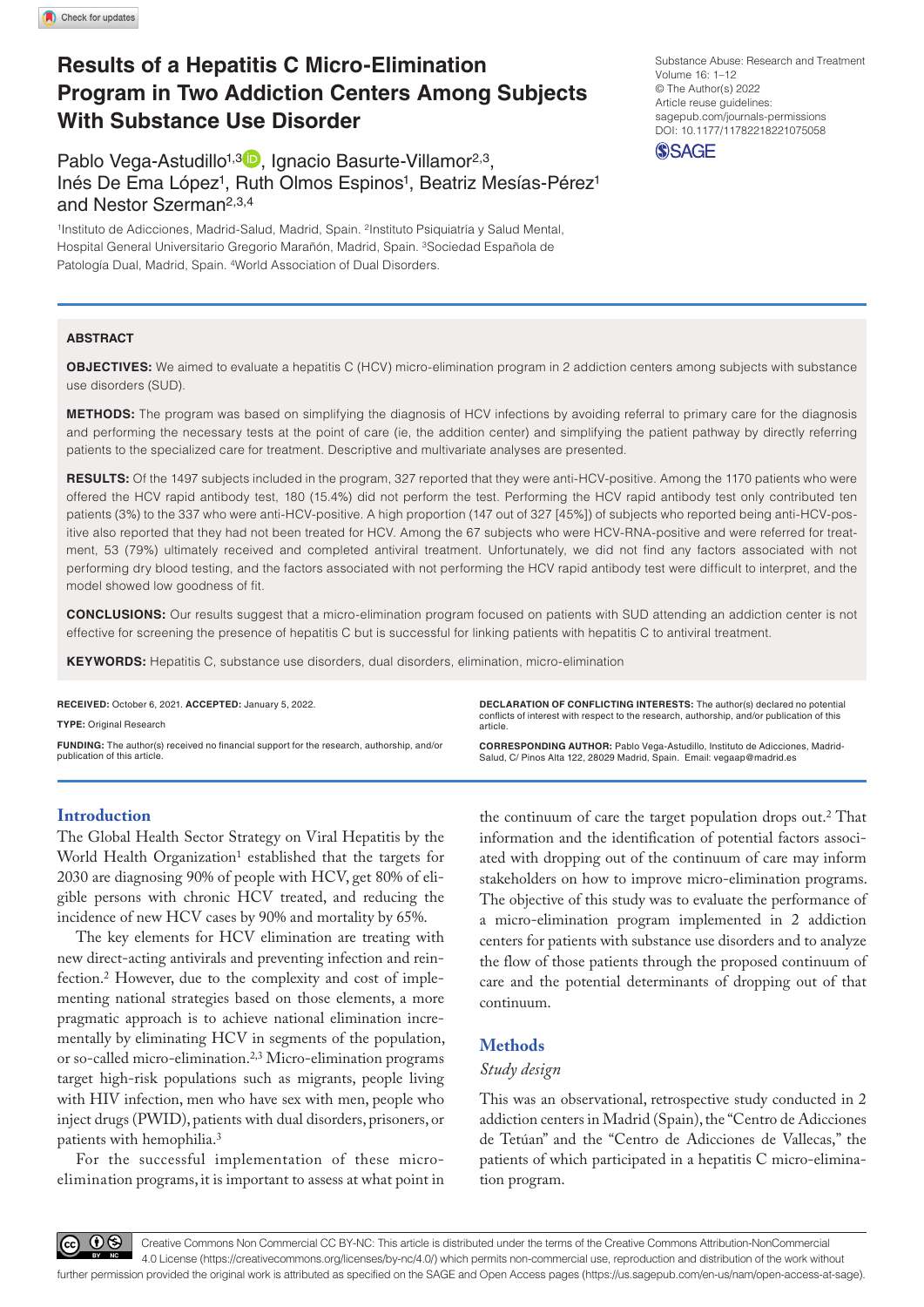This study was approved by the Ethics Committee of the Hospital Gregorio Marañón (Madrid, Spain), and every subject provided written informed consent.

#### *The micro-elimination program*

The micro-elimination program was established by the public health system of the city of Madrid ("Madrid Salud," Madrid, Spain) with support from the "Fundación de Patología Dual" (Dual Pathology Foundation—FPD). The FPD provided anti-HCV antibody tests and dry blood spot tests to screen the HCV RNA-positive subjects; in addition, FPD provided support for the statistical analysis and medical writing.

The procedure was based on simplifying the diagnosis of HCV infections by avoiding referral to primary care for the diagnosis and performing the necessary tests at the point of care (ie, the addition center) and simplifying the patient pathway by directly referring patients to the specialized care for treatment. The whole procedure is shown in Supplemental Figure 1. In brief, the patients were asked if they were anti-HCV positive, and if not or if they did not know, an OraQuick® HCV Rapid Antibody Test was performed. Patients who knew they were anti-HCV-positive and had not received treatment for HCV or had the treatment finalized more than 1 year ago and patients who were positive for a point-of-care anti-HCV antibody test underwent dry blood spot testing using a Whatman Flinders Technology Associates (FTA) card. The Whatman card was sent for analysis at the L'Hospital Universitari German Trias i Pujol (Badalona, Spain), which then sent the results to the addiction center. Patients who were HCV RNA-positive were directly referred for treatment at the reference hospital. Patients who were HCV RNA-negative, had a negative anti-HCV antibody test or were known to be anti-HCV-positive but had received treatment within the last year ended their participation in the micro-elimination program and continued their regular follow-up at the addiction center.

### *Study variables*

We recorded information sociodemographic and clinical data. The information on the micro-elimination procedure described above was also collected, including whether the tests were performed, whether the selected patients made a hospital visit and whether they finalized their treatment.

### *Statistical analysis*

Quantitative variables are described with the mean and standard deviation, and qualitative variables are described with the absolute and relative frequency. Prevalence is presented with the corresponding 95% confidence interval (CI).

Several multiple logistic regression models were performed. To evaluate the factors associated with being anti-HCVpositive (ie, self-reported anti-HCV-positive or positive by

OraQuick® test), we included the following independent variables in the model: sex, age, cohabitation conditions, type of substance abuse disorder (SUD), disease chronicity, number of drugs of abuse, use of injectable drugs, whether the subject had shared syringes, presence of HIV infection, psychiatric diagnosis other than SUD, and number of psychiatric diagnoses. To evaluate the factors associated with having not received treatment for HCV infection, not performing the OraQuick® test, or not performing dry blood spot testing, we added the following independent variables to the abovementioned model: nationality, educational level, and working status. The goodness of fit was estimated with the pseudo R-squared, with higher values indicating a better model fit. The models were run both for the entire population or subpopulation, as well as by sex.

All analyses were performed using Stata 11.1 (Stata Corp, College Station, TX, USA).

### **Results**

### *Subject characteristics*

From October 2018 to October 2019, we included 1497 patients who were treated at the 2 addiction centers in the micro-elimination program. The subjects were middle-aged (60%), predominantly males (77%), Spanish (85%), individuals who lived with their parents (32%) or their own family (33%), single (56%), and predominantly unemployed (42%) (Supplementary table 1). There were no relevant differences in the patients' profiles according to sex, except for the cohabitation conditions; 35% of the men lived with their parents compared to 21% of the women, and 31% of the men lived with their own family compared to 38% of the women.

Regarding clinical characteristics (Table 1), the most frequent substance use disorders (SUDs) were alcohol (38%), opioid (29%), and cocaine (20%) use disorders, with a duration of consumption of 3 years or less in 71% of the subjects and the use of 2 or more illicit drugs (ie, polydrug abuse) in 63% of the subjects. Seventy-nine percent had never used injectable drugs, 84% had not shared a syringe, and the proportion of subjects living with HIV was 11%, with another 10% who did not know their HIV status. A psychiatric diagnosis other than SUD, and therefore a dual disorder diagnosis, was present in 81% of the subjects, the most frequent being mood disorders (22%), personality disorders (17%), and anxiety disorders (16%), mostly as a single diagnosis (74%). There were some clinical differences between males and females: alcohol abuse was less common in males (36% vs 44%), while abuse of cocaine (21% vs 16%), or opioids (30% vs 25%) was more common in males, polydrug abuse was more common in males (65% vs 46%), and a lack of a psychiatric diagnosis other than SUD was more common in males (22% vs 8%).

## *Subject disposition and screening for hepatitis C*

The status of the subjects across the several steps of the microelimination program is presented in Figure 1. Of the 1497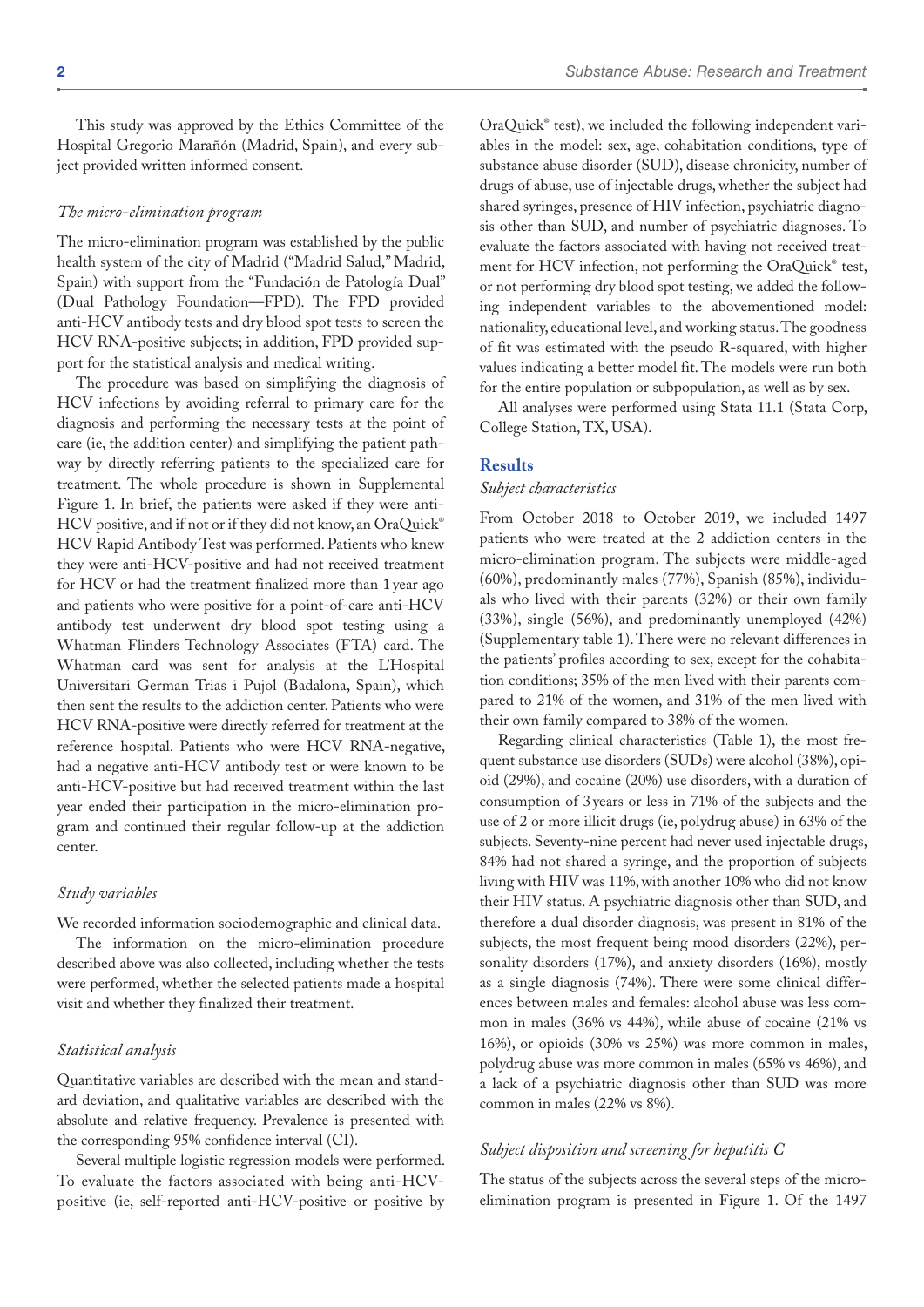j.

### **Table 1.** Clinical characteristics.

| <b>CHARACTERISTIC</b>                   | <b>TOTAL</b> | <b>MALES</b> | <b>FEMALES</b> |  |
|-----------------------------------------|--------------|--------------|----------------|--|
| Substance use disorder                  |              |              |                |  |
| Gambling disorder                       | 14 (0.94)    | 14(1.21)     | 0(0.00)        |  |
| Alcohol                                 | 567 (37.88)  | 418 (36.19)  | 149 (43.57)    |  |
| Amphetamines                            | 7(0.47)      | 6(0.52)      | 1(0.29)        |  |
| Cannabis                                | 166 (11.09)  | 119 (10.30)  | 47 (13.74)     |  |
| Cocaine                                 | 294 (19.64)  | 239 (20.69)  | 55 (16.08)     |  |
| Mephedrone                              | 13 (0.87)    | 12 (1.04)    | 1(0.29)        |  |
| Opioids                                 | 427 (28.52)  | 342 (29.61)  | 85 (24.85)     |  |
| Sedatives/hypnotics/anxiolytics         | 9(0.60)      | 5(0.43)      | 4(1.17)        |  |
| Number of drugs of abuse                |              |              |                |  |
| 1                                       | 558 (37.27)  | 401 (34.72)  | 157 (45.91)    |  |
| $\overline{c}$                          | 389 (25.99)  | 305 (26.41)  | 84 (24.56)     |  |
| $\geqslant$ 3                           | 550 (36.74)  | 449 (38.87)  | 101 (29.53)    |  |
| Disease chronicity                      |              |              |                |  |
| $<$ 1 year                              | 595 (39.75)  | 466 (40.35)  | 129 (37.72)    |  |
| 1-3 years                               | 473 (31.60)  | 362 (31.34)  | 111 (32.46)    |  |
| 3-10 years                              | 284 (18.97)  | 217 (18.79)  | 67 (19.59)     |  |
| $>10$ years                             | 145 (9.69)   | 110 (9.52)   | 35 (10.23)     |  |
| Use of injectable drugs                 |              |              |                |  |
| Never                                   | 1176 (78.56) | 894 (77.40)  | 282 (82.46)    |  |
| Past user                               | 292 (19.51)  | 235 (20.35)  | 57 (16.67)     |  |
| Current user                            | 29 (1.94)    | 26 (2.25)    | 3(0.88)        |  |
| Heroin use                              |              |              |                |  |
| No                                      | 1002 (66.93) | 765 (66.23)  | 237 (69.30)    |  |
| Yes                                     | 495 (33.07)  | 390 (33.77)  | 105 (30.70)    |  |
| Sharing syringe                         |              |              |                |  |
| No                                      | 1253 (83.70) | 959 (83.03)  | 294 (85.96)    |  |
| Yes                                     | 244 (16.30)  | 196 (16.97)  | 48 (14.04)     |  |
| <b>HIV</b> infection                    |              |              |                |  |
| $\operatorname{\mathsf{No}}$            | 1186 (79.23) | 904 (78.27)  | 282 (82.46)    |  |
| Yes                                     | 163 (10.89)  | 128 (11.08)  | 35 (10.23)     |  |
| Unknown                                 | 148 (9.89)   | 123 (10.65)  | 25(7.31)       |  |
| Psychiatric diagnosis (other than SUDs) |              |              |                |  |
| None                                    | 282 (18.84)  | 255 (22.08)  | 27 (7.89)      |  |
| Schizophrenia/psychotic disorder        | 142 (9.49)   | 121 (10.48)  | 21(6.14)       |  |
| Adaptive disorder                       | 153 (10.22)  | 124 (10.74)  | 29 (8.48)      |  |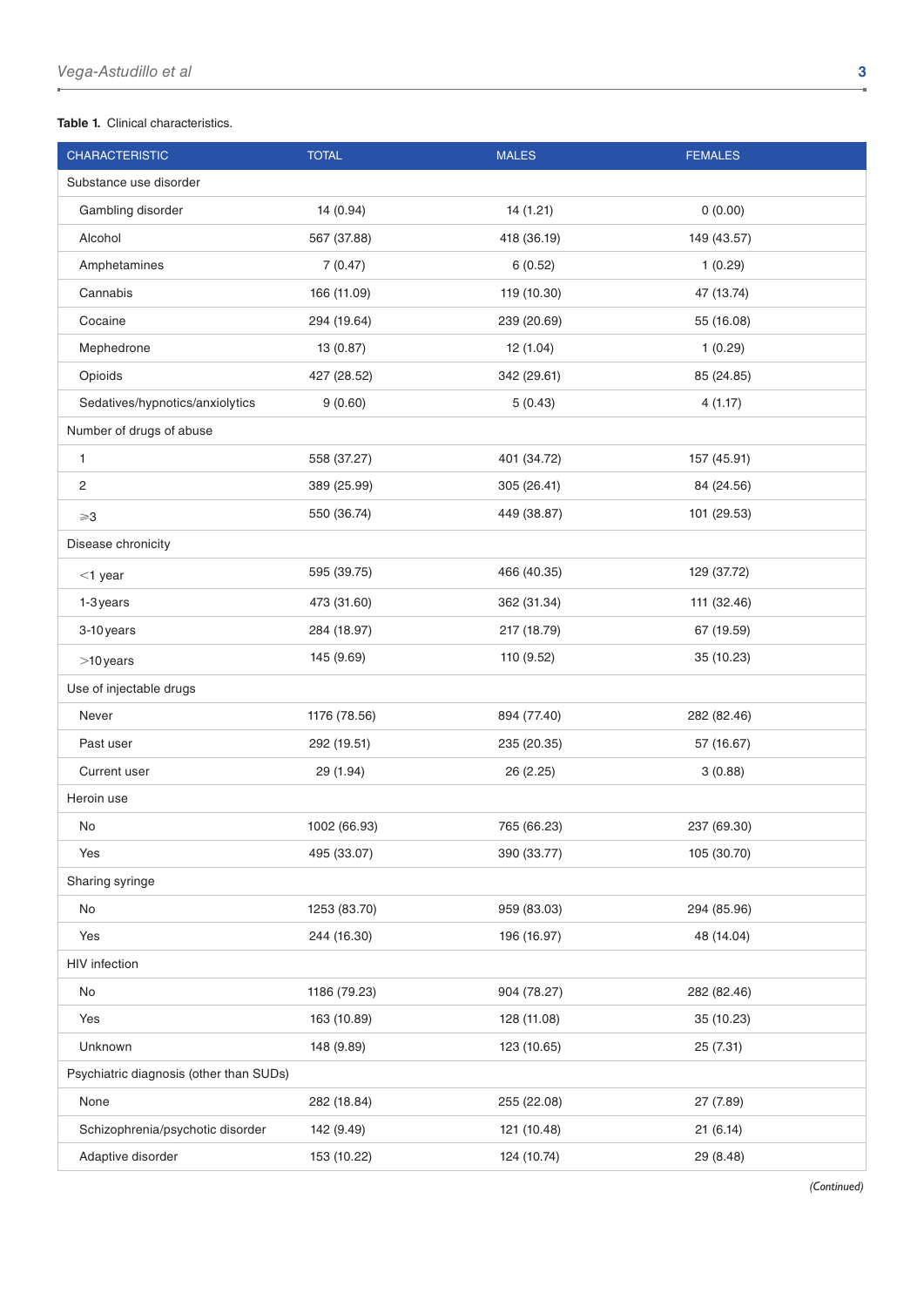#### **Table 1.** (Continued)

| <b>CHARACTERISTIC</b>                             | <b>TOTAL</b> | <b>MALES</b> | <b>FEMALES</b> |  |
|---------------------------------------------------|--------------|--------------|----------------|--|
| Eating disorders                                  | 10(0.67)     | 0(0.00)      | 10(2.92)       |  |
| Personality disorder                              | 258 (17.23)  | 182 (15.76)  | 76 (22.22)     |  |
| Mood disorder                                     | 333 (22.24)  | 230 (19.91)  | 103 (30.12)    |  |
| Anxiety disorder                                  | 232 (15.50)  | 161 (13.94)  | 71 (20.76)     |  |
| Other disorders                                   | 87 (5.81)    | 82 (7.10)    | 5(1.46)        |  |
| Number of psychiatric disorders (other than SUDs) |              |              |                |  |
| None                                              | 282 (18.84)  | 255 (22.08)  | 27 (7.89)      |  |
| 1                                                 | 1109 (74.08) | 831 (71.95)  | 278 (81.29)    |  |
| $\overline{2}$                                    | 103 (6.88)   | 69 (5.97)    | 34 (9.94)      |  |
| $\geq 3$                                          | 3(0.20)      | 0(0.00)      | 3(0.88)        |  |

Abbreviations: HIV, human immunodeficiency virus; SUD, substance use disorder.



subjects included in the program, 327 reported that they were anti-HCV-positive. Among the 1170 patients who were offered the OraQuick® test, 180 (15.4%) did not perform the test. The factors associated with an increased likelihood of not performing an OraQuick® test were being female (odds ratio [OR] 1.63, 95% CI 1.07-2.46), having a disease duration of 3-10 years compared to <1 year (OR 2.01, 95% CI 1.16-3.50),

having an unknown HIV status (OR 4.01, 95% 2.54-6.37), or being HIV-positive (OR 3.08, 95% CI 1.20-7.92) compared to being HIV-negative, and having 1 psychiatric diagnosis compared to no psychiatric diagnosis (OR 4.52, 95% 1.33- 15.39), while falling within an age range of 26-35 years compared to 18-25years was associated with a reduced likelihood of not performing an OraQuick® test (OR 0.34, 95% 0.14-0.82)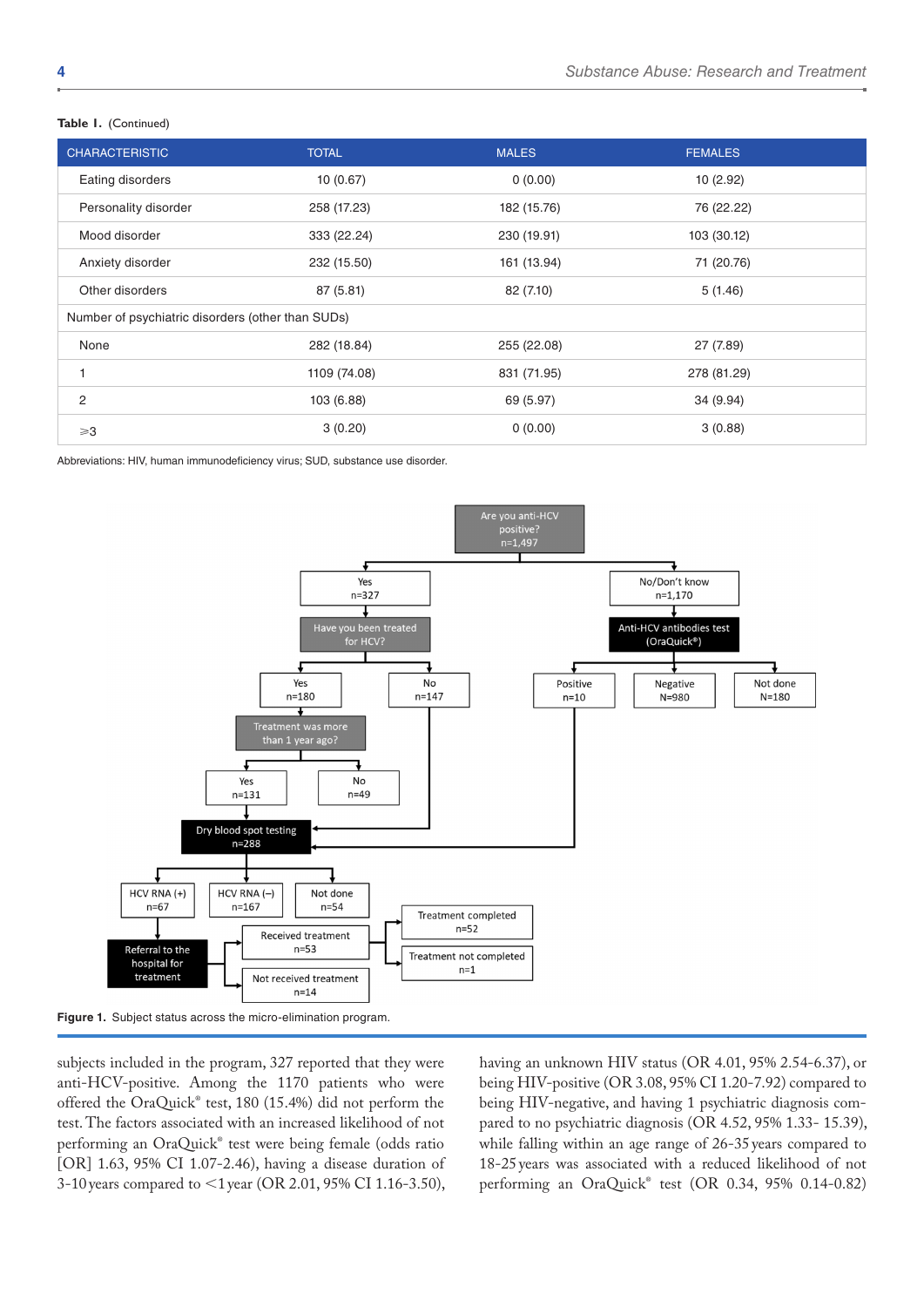(Table 2); however, the goodness of fit of this model was low (Pseudo R-squared 9.9%); therefore, the results by sex are not presented (with Pseudo R-squared results of 10.8% and 20.4% for the male and female models, respectively).

Of the remaining 990 subjects who performed the test, 10  $(1,0\%)$  subjects were positive by OraQuick® test. Thus, in adding up the subjects who knew their anti-HCV status and those who were positive by OraQuick® test, 337 (22.5%, 95% CI 20.5%-24.7%) subjects were anti-HCV-positive; the number of anti-HCV positive individuals was 263 among the 1,155 males (22.7%, 95% CI 20.4-25.2) and 74 among the 342 females (21.6%, 95% CI 17.6%-26.3%).

Our multivariate analysis showed that the factors associated with being anti-HCV-positive were being female (OR 2.39, 95% CI 1.35-4.22), being aged from 45 to 55 years (OR 18.18, 95% CI 1.76-187.37) or 56-65years (OR 16.89, 1.58-180.75) compared to being aged 18-25years, being diagnosed with opioid abuse compared to cannabis abuse (OR 10.49, 95% 2.97- 37.07), being a current (OR 8.82, 95% CI 2.17-35.8) or past (OR 9.22, 95% CI 4.49–18.90) user of injectable drugs, having shared syringes (OR 5.23, 95% CI 2.15-12.56), and when, compared to being an abuser of 1 drug, were abusers of 2 (OR 2.13, 95% CI 1.07-4.25) or  $\geq$ 3 drugs (OR 2.60, 95% CI 1.37-4.94) (Table 3); the pseudo R-squared was 65.3%. Neither the type of SUD disorder nor the psychiatric diagnosis was associated with being anti-HCV-positive. When splitting the multivariate analysis by sex (Supplementary Table 2), being diagnosed with opioid abuse was associated with a higher likelihood of being anti-HCV-positive, but there were some differences regarding the impact of age: in females, those aged 36-45years old had a lower likelihood of being anti-HCVpositive compared to those aged 18-25 (OR 0.08, 95% CI 0.01-0.55), while in males, being older was a risk factor; the pseudo R-squared results were 67.4% and 66.8% for the male and female models, respectively.

# *Treatment of HCV infections among those with anti-HCV-positive status*

Among the 327 subjects who knew that they were anti-HCVpositive, 147 (45.0%, 95% CI 39.7-50.4) reported that they had not received treatment for HCV infection (Figure 1).

Falling within a 36 to 45 year age range compared to 26 to 35 was associated with a greater likelihood of lack of treatment for HCV infection (OR 13.76, 95% CI 1.46-129.88), while having a diagnosis of HIV infection was a protective factor (OR 0.26, 0.15-0.48) and a longer-duration SUD was also a protective factor for lack of treatment. Thus, compared to those with a disease duration of  $\leq 1$  year, the likelihood of a lack of treatment for HCV infection was significantly reduced in subjects with an SUD duration of 1 to 3 years (OR 0.27, 95% CI 0.10-0.74) and those with a duration of 3 to 10 years (OR 0.34, 95% CI 0.12- 0.97) (Table 4); the pseudo R-squared was 28.4%. When the data were analyzed by sex (Supplemental

Table 1), the only factor that was significantly associated with a lack of treatment for HCV infection was having a diagnosis of HIV, which was protective in both sexes. Working status appears to have a different role depending on sex, with permanent disability and being unemployed compared to permanent employment being significantly associated with a reduced likelihood of lack of treatment for HCV infection in males, while they were not in females (Supplemental Table 2).

## *Dry blood spot testing: diagnosis and treatment of subjects with HCV infection*

Of the 180 subjects who had received treatment, 131 had received treatment more than 1year ago; these patients, together with those who had not received treatment and those who were anti-HCV positive by OraQuick® test, identified 288 subjects who were subject to dry blood spot testing. Of these 288 patients, 54 (18.8%, 95% CI 14.7-23.7) did not undergo the test. We did not find any factor significantly associated with not performing dry blood spot testing (Supplemental Table 3), and the data by sex are not shown.

Sixty-seven of the subjects were HCV RNA-positive, which corresponds with 4.5% (95% 3.5-5.7) of the overall sample included in the program. These patients were referred to the hospital for HCV infection treatment, 53 (79.1%) received treatment, with most of them completing the treatment (Figure 1).

### **Discussion**

Our micro-elimination program is not effective for screening the presence of hepatitis C since the vast majority of those who were anti-HCV-positive already knew their anti-HCV status. Performing the OraQuick® test only contributed ten patients to the 337 who were anti-HCV-positive (ie, 3% of the patients) and was able to detect almost 1% of cases among those attending the clinic who reported not being anti-HCV-positive or those who did not know their anti-HCV status. Therefore, in our view, in the addiction center setting, performing an HCV rapid antibody test such as the OraQuick® is not an efficient strategy. The use of the HCV rapid antibody test could be limited to those subjects who reported not being anti-HCV-positive or did not know their anti-HCV status but who have a history of those belonging to the high-risk groups, such as people who inject drugs or men who have sex with men<sup>4,5</sup>; however, whether performing dry-blood testing in these high risk groups is more efficient than performing a rapid antibody testing should be further evaluated.

A high proportion (45%) of subjects who reported being anti-HCV-positive also reported that they had not been treated for HCV. Unfortunately, this figure is not far from those reported in the era before the availability of direct-acting antiviral agents. Yehia et al<sup>6</sup> performed a systematic review, and they estimated that of all the patients with chronic HCV infections, 50% were diagnosed and aware, and only 16% (ie, 32% of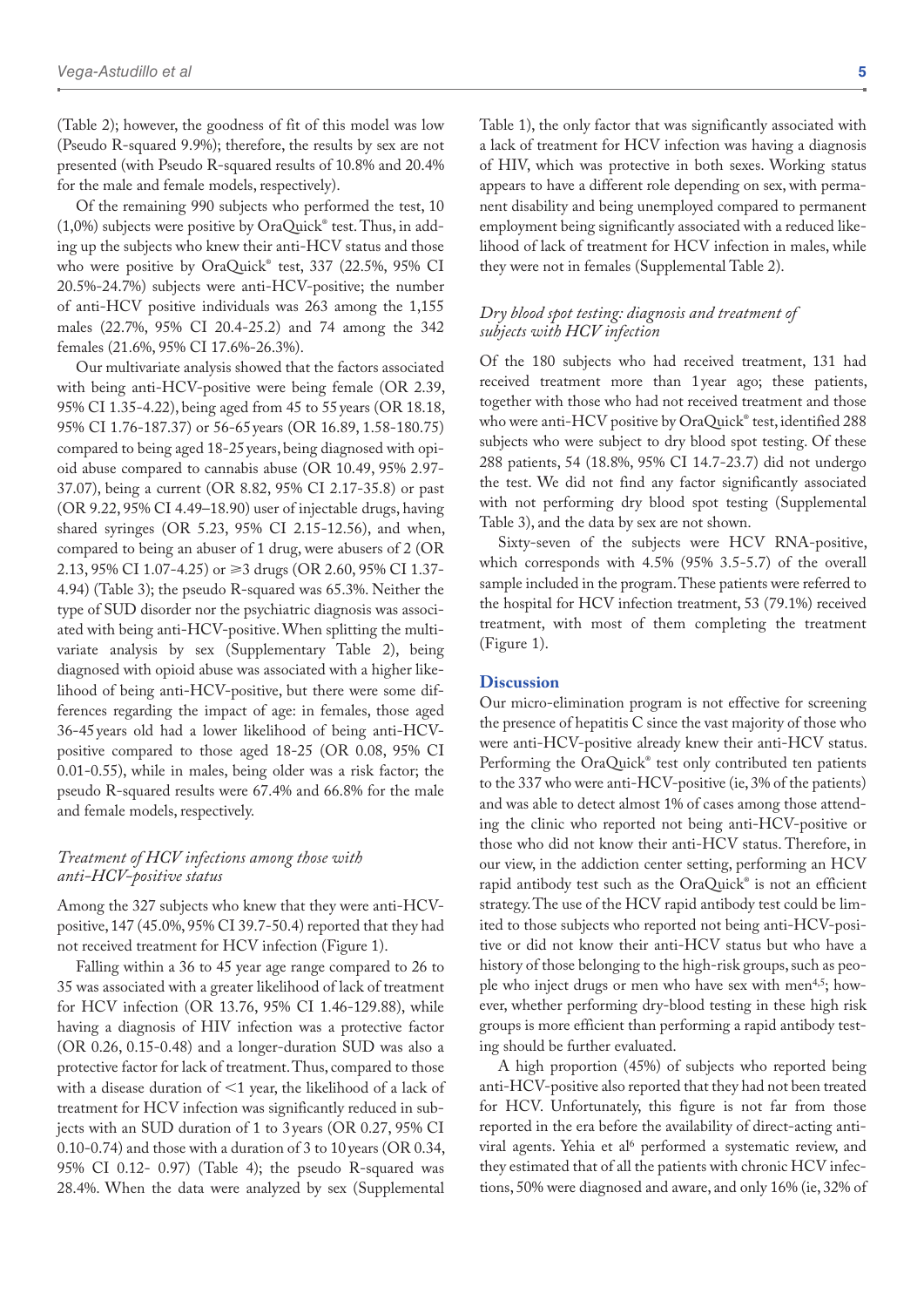| <b>VARIABLE</b>                                                             | $\beta$              | <b>SE</b> | Z       | P-VALUE | <b>OR</b> | 95% CI        |
|-----------------------------------------------------------------------------|----------------------|-----------|---------|---------|-----------|---------------|
| Intercept                                                                   | $-2.550$             | 1.208     | $-2.11$ | .035    |           |               |
| Sex (male)                                                                  |                      |           |         |         |           |               |
| Female                                                                      | 0.486                | 0.211     | 2.30    | .021    | 1.63      | 1.07-2.46     |
| Age in years (18-25)                                                        |                      |           |         |         |           |               |
| 26-35                                                                       | $-1.088$             | 0.457     | $-2.38$ | .017    | 0.34      | $0.14 - 0.82$ |
| 36-45                                                                       | $-0.696$             | 0.438     | $-1.59$ | .112    | 0.50      | $0.21 - 1.18$ |
| 46-55                                                                       | $-0.775$             | 0.470     | $-1.65$ | .099    | 0.46      | $0.18 - 1.16$ |
| 56-65                                                                       | $-0.350$             | 0.495     | $-0.71$ | .480    | 0.71      | $0.27 - 1.86$ |
| ≥66                                                                         | $-0.259$             | 0.671     | $-0.39$ | .699    | 0.77      | $0.21 - 2.87$ |
| Nationality (Spain)                                                         |                      |           |         |         |           |               |
| Africa                                                                      | $-0.429$             | 0.553     | $-0.78$ | .438    | 0.65      | $0.22 - 1.92$ |
| Other European                                                              | $-0.617$             | 0.564     | $-1.09$ | .274    | 0.54      | $0.18 - 1.63$ |
| Latin America                                                               | 0.195                | 0.3257    | 0.60    | .549    | 1.22      | $0.64 - 2.30$ |
| Other                                                                       | 0.371                | 0.459     | 0.81    | .419    | 1.45      | 0.59-3.56     |
| Cohabitation conditions (parents)                                           |                      |           |         |         |           |               |
| Own family                                                                  | $-0.141$             | 0.238     | $-0.59$ | .554    | 0.87      | $0.54 - 1.39$ |
| Institutionalized                                                           | 0.170                | 0.423     | 0.40    | .688    | 1.19      | $0.52 - 2.72$ |
| Alone                                                                       | $-0.385$             | 0.283     | $-1.36$ | .174    | 0.68      | $0.39 - 1.19$ |
| Other                                                                       | $-0.234$             | 0.325     | $-0.72$ | .473    | 0.79      | $0.42 - 1.50$ |
| International Standard Classification of Education (ISCED 5-8) <sup>a</sup> |                      |           |         |         |           |               |
| <b>ISCED 3</b>                                                              | $-.280$              | 0.286     | $-0.98$ | .327    | 0.76      | $0.43 - 1.32$ |
| <b>ISCED 2</b>                                                              | $-.148$              | 0.300     | $-0.49$ | .622    | 0.86      | $0.48 - 1.55$ |
| <b>ISCED1</b>                                                               | $-0.248$             | 0.303     | $-0.82$ | .413    | 0.78      | $0.43 - 1.41$ |
| <b>ISCED 0</b>                                                              | 0.462                | 0.349     | 1.32    | .185    | 1.59      | $0.80 - 3.14$ |
| <b>ISCED 0-illiterate</b>                                                   | $-0.006$             | 0.738     | $-0.01$ | .993    | 0.99      | $0.23 - 4.22$ |
| Working status (permanent contract)                                         |                      |           |         |         |           |               |
| Temporary contract                                                          | 0.062                | 0.326     | 0.19    | .849    | 1.06      | $0.56 - 2.02$ |
| Underemployed                                                               | 0.266                | 0.322     | 0.83    | .409    | 1.304     | $0.69 - 2.45$ |
| Unemployed                                                                  | $-0.120$             | 0.234     | $-0.51$ | .607    | 0.89      | $0.56 - 1.40$ |
| Student/Preparing public<br>exams                                           | $-0.333$             | 0.575     | $-0.58$ | .563    | 0.72      | $0.23 - 2.21$ |
| Permanent disability                                                        | $-0.278$             | 0.385     | $-0.72$ | .470    | 0.76      | $0.36 - 1.61$ |
| Substance use disorder (Cannabis)                                           |                      |           |         |         |           |               |
| Gambling disorder                                                           | $-1.399$             | 1.099     | $-1.27$ | .203    | 0.25      | $0.03 - 2.13$ |
| Alcohol                                                                     | $-0.148$             | 0.322     | $-0.46$ | .645    | 0.86      | $0.46 - 1.62$ |
| Amphetamines                                                                | Omitted <sup>b</sup> |           |         |         |           |               |

Table 2. Factors associated with not performing the OraQuick® test among subjects who reported not being or not knowing they are anti-HCVpositive.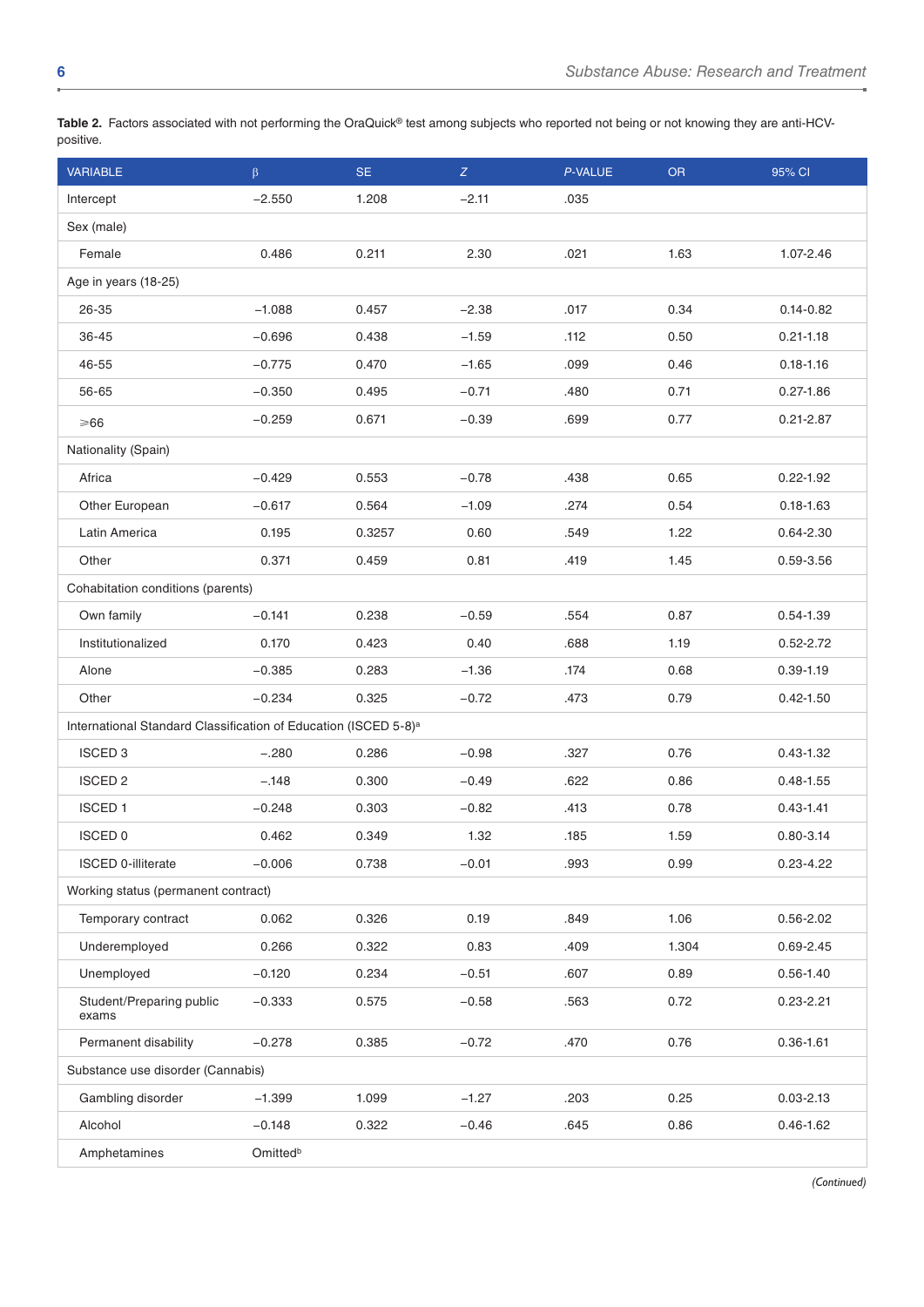### **Table 2.** (Continued)

| <b>VARIABLE</b>                                          | $\beta$              | <b>SE</b> | Z       | P-VALUE | OR.  | 95% CI         |
|----------------------------------------------------------|----------------------|-----------|---------|---------|------|----------------|
| Cocaine                                                  | 0.249                | 0.324     | 0.77    | .441    | 1.28 | $0.68 - 2.42$  |
| Mephedrone                                               | Omitted <sup>b</sup> |           |         |         |      |                |
| Opioids                                                  | $-0.307$             | 0.443     | $-0.69$ | .489    | 0.74 | $0.31 - 1.75$  |
| Sedatives/hypnotics/<br>anxiolytics                      | Omitted <sup>b</sup> |           |         |         |      |                |
| Number of drugs of abuse (1 drug)                        |                      |           |         |         |      |                |
| 2 drugs                                                  | $-0.133$             | 0.225     | $-0.59$ | .555    | 0.88 | $0.56 - 1.36$  |
| $\geq 3$ drugs                                           | $-0.081$             | 0.240     | $-0.34$ | .736    | 0.92 | $0.58 - 1.48$  |
| Disease chronicity (<1 year)                             |                      |           |         |         |      |                |
| 1-3 years                                                | $-0.223$             | 0.209     | $-1.07$ | .285    | 0.80 | $0.53 - 1.20$  |
| 3-10 years                                               | 0.700                | 0.282     | 2.48    | .013    | 2.01 | 1.16-3.50      |
| $>10$ years                                              | 0.482                | 0.497     | 0.97    | .333    | 1.62 | $0.61 - 4.29$  |
| Use of injectable drugs (never)                          |                      |           |         |         |      |                |
| Past user                                                | 0.013                | 0.623     | 0.02    | .984    | 1.01 | $0.30 - 3.44$  |
| Current user                                             | Omitted <sup>b</sup> |           |         |         |      |                |
| Sharing syringe (no)                                     |                      |           |         |         |      |                |
| Yes                                                      | 0.084                | 0.834     | 0.10    | .920    | 1.09 | $0.21 - 5.57$  |
| HIV infection (no)                                       |                      |           |         |         |      |                |
| Yes                                                      | 1.126                | 0.481     | 2.34    | .019    | 3.08 | 1.20-7.92      |
| Unknown                                                  | 1.391                | 0.235     | 5.92    | .000    | 4.02 | 2.54-6.37      |
| Psychiatric diagnosis (none)                             |                      |           |         |         |      |                |
| Schizophrenia/psychotic<br>disorder                      | $-1.078$             | 0.688     | $-1.57$ | .117    | 0.34 | $0.09 - 1.31$  |
| Adaptive disorder                                        | $-1.403$             | 0.707     | $-1.98$ | .047    | 0.25 | $0.061 - 0.98$ |
| Eating disorder                                          | Omitted <sup>b</sup> |           |         |         |      |                |
| Personality disorder                                     | $-1.445$             | 0.673     | $-2.15$ | .032    | 0.24 | $0.06 - 0.88$  |
| Mood disorder                                            | $-1.195$             | 0.679     | $-1.76$ | .078    | 0.30 | $0.08 - 1.14$  |
| Anxiety disorder                                         | $-1.565$             | 0.700     | $-2.24$ | .025    | 0.21 | $0.05 - 0.82$  |
| Other disorders                                          | $-1.430$             | 0.759     | $-1.89$ | .059    | 0.24 | $0.05 - 1.06$  |
| Number of psychiatric disorders (other than SUDs) (none) |                      |           |         |         |      |                |
| $\mathbf{1}$                                             | 1.510                | 0.625     | 2.42    | .016    | 4.52 | 1.33-15.39     |
| $\overline{c}$                                           | Omitted <sup>b</sup> |           |         |         |      |                |
| $\geqslant$ 3                                            | Omitted <sup>b</sup> |           |         |         |      |                |

Abbreviations: CI, confidence interval; HIV, human immunodeficiency virus; OR, odds ratio; SE, standard error; SUD, substance use disorder.

aISCED level 0—Early childhood education, ISCED level 1—Primary education, ISCED level 2—Lower secondary education, ISCED level 3—Upper secondary education, ISCED level 4—Post-secondary non-tertiary education, ISCED level 5—Short-cycle tertiary education; ISCED level 6—Bachelor's or equivalent level, ISCED level 7—Master's or equivalent level, and ISCED level 8—Doctoral or equivalent level.

**bNot calculated due to zero count or collinearity.**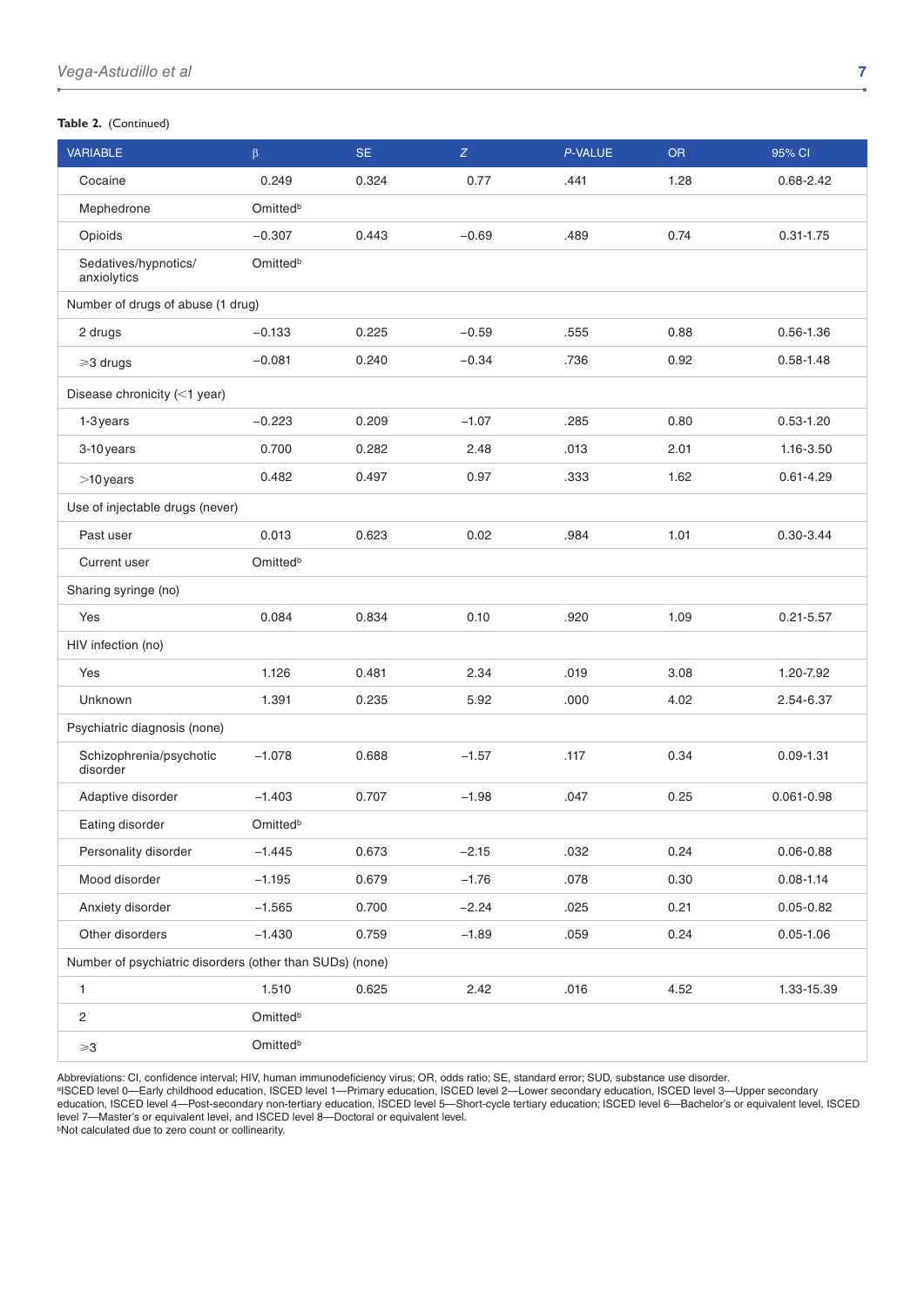| Table 3. Factors associated with the presence of hepatitis C. |  |
|---------------------------------------------------------------|--|
|---------------------------------------------------------------|--|

| VARIABLE                          | $\beta$              | <b>SE</b> | Z       | P-VALUE | <b>OR</b> | 95% CI         |
|-----------------------------------|----------------------|-----------|---------|---------|-----------|----------------|
| Intercept                         | $-0.554$             | 1.812     | $-3.07$ | .002    |           |                |
| Sex (male)                        |                      |           |         |         |           |                |
| Female                            | 0.870                | 0.291     | 2.99    | .003    | 2.39      | 1.35-4.22      |
| Age in years (18-25)              |                      |           |         |         |           |                |
| 26-35                             | 1.641                | 1.211     | 1.36    | .175    | 5.16      | 0.48-55.42     |
| 36-45                             | 1.500                | 1.207     | 1.24    | .214    | 4.48      | $0.42 - 47.79$ |
| 46-55                             | 2.900                | 1.190     | 2.44    | .015    | 18.18     | 1.76-187.37    |
| 56-65                             | 2.827                | 1.209     | 2.34    | .019    | 16.89     | 1.58-180.75    |
| $\geqslant 66$                    | 0.710                | 1.495     | 0.47    | .635    | 2.03      | 0.11-38.06     |
| Cohabitation conditions (parents) |                      |           |         |         |           |                |
| Own family                        | $-0.543$             | 0.316     | $-1.72$ | .085    | 0.58      | $0.31 - 1.08$  |
| Institutionalized                 | $-0.764$             | 0.540     | $-1.41$ | .157    | 0.47      | $0.16 - 1.34$  |
| Alone                             | $-0.570$             | 0.364     | $-1.56$ | .118    | 0.57      | $0.28 - 1.16$  |
| Other                             | $-0.394$             | 0.421     | $-0.94$ | .350    | 0.67      | $0.30 - 1.54$  |
| Substance use disorder (Cannabis) |                      |           |         |         |           |                |
| Gambling disorder                 | Omitted <sup>a</sup> |           |         |         |           |                |
| Alcohol                           | 0.419                | 0.634     | 0.66    | .508    | 1.52      | $0.44 - 5.27$  |
| Amphetamines                      | $-0.386$             | 1.578     | $-0.24$ | .807    | 0.68      | 0.03-14.99     |
| Cocaine                           | $-0.137$             | 0.689     | $-0.20$ | .842    | 0.87      | $0.23 - 3.36$  |
| Mephedrone                        | 1.085                | 1.104     | 0.98    | .326    | 2.96      | 0.34-25.78     |
| Opioids                           | 2.351                | 0.644     | 3.65    | .000    | 10.49     | 2.97-37.07     |
| Sedatives/hypnotics/anxiolytics   | 0.724                | 1.429     | 0.51    | .612    | 2.06      | 0.13-33.93     |
| Number of drugs of abuse (1 drug) |                      |           |         |         |           |                |
| 2 drugs                           | 2.129                | 0.750     | 2.15    | .032    | 2.13      | 1.07-4.25      |
| ≥3 drugs                          | 2.602                | 0.852     | 2.92    | .004    | 2.60      | 1.37-4.94      |
| Disease chronicity (<1 year)      |                      |           |         |         |           |                |
| 1-3 years                         | 0.840                | 0.269     | $-0.54$ | .586    | 0.84      | $0.45 - 1.57$  |
| 3-10 years                        | 0.471                | 0.188     | $-1,89$ | .059    | 0.47      | $0.22 - 1.03$  |
| $>10$ years                       | 0.741                | 0.345     | $-0,64$ | .519    | 0.74      | $0.30 - 1.85$  |
| Use of injectable drugs (never)   |                      |           |         |         |           |                |
| Past user                         | 2.221                | 0.367     | 6.05    | .000    | 9.22      | 4.49-18.9      |
| Current user                      | 2.177                | 0.715     | 3.05    | .002    | 8.82      | 2.17-35.8      |
| Sharing syringe (no)              |                      |           |         |         |           |                |
| Yes                               | 1.654                | 0.452     | 3.66    | .000    | 5.23      | 2.15-12.68     |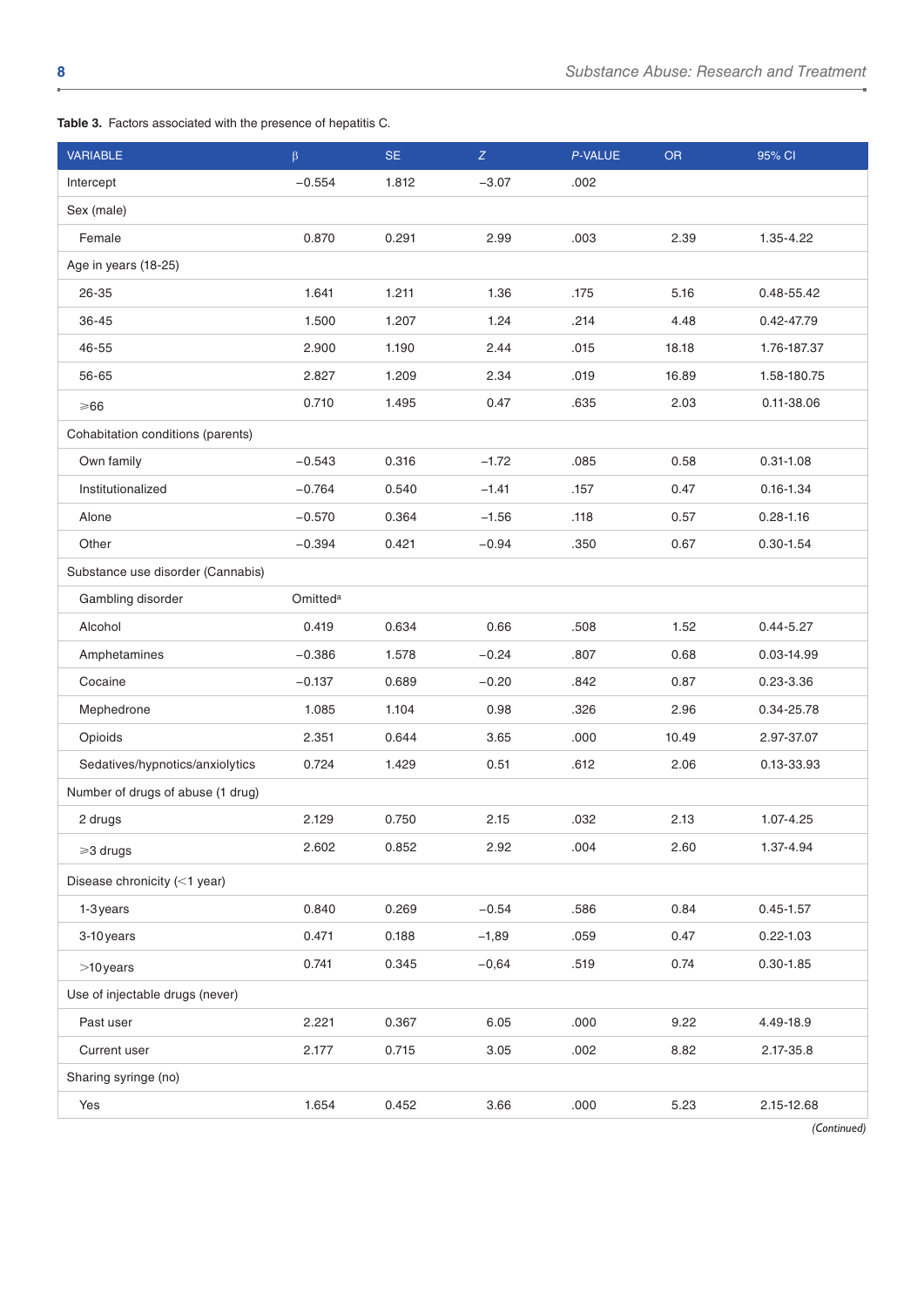### **Table 3.** (Continued)

| <b>VARIABLE</b>                                   | $\beta$              | <b>SE</b> | Z       | <b>P-VALUE</b> | <b>OR</b> | 95% CI        |  |  |  |
|---------------------------------------------------|----------------------|-----------|---------|----------------|-----------|---------------|--|--|--|
| HIV infection (no)                                |                      |           |         |                |           |               |  |  |  |
| Yes                                               | 1.650                | 0.449     | 3.67    | .000           | 5.21      | 2.16-12.56    |  |  |  |
| Unknown                                           | $-1.828$             | 0.917     | $-1.99$ | .046           | 0.16      | $0.03 - 0.97$ |  |  |  |
| Psychiatric diagnosis (none)                      |                      |           |         |                |           |               |  |  |  |
| Schizophrenia/psychotic disorder                  | $-0.024$             | 5.507     | $-0.00$ | .996           | 0.98      | 0.00-47544    |  |  |  |
| Adaptive disorder                                 | $-0.183$             | 5.520     | $-0.03$ | .974           | 0.83      | 0.00-41596.22 |  |  |  |
| Eating disorders                                  | Omitted <sup>a</sup> |           |         |                |           |               |  |  |  |
| Personality disorder                              | $-0.123$             | 5.511     | $-0.02$ | .982           | 0.88      | 0.00-43418.25 |  |  |  |
| Mood disorder                                     | $-0.516$             | 5.516     | $-0.09$ | .925           | 0.60      | 0.00-29598.7  |  |  |  |
| Anxiety disorder                                  | $-0.347$             | 5.514     | $-006$  | .950           | 0.71      | 0.00-34917.63 |  |  |  |
| Other disorders                                   | $-0.338$             | 5.530     | $-0.06$ | .951           | 0.71      | 0.00-36347.35 |  |  |  |
| Number of psychiatric disorders (other than SUDs) |                      |           |         |                |           |               |  |  |  |
| 1                                                 | 0.437                | 5.497     | 0.08    | .937           | 1.54      | 0.00-73945.77 |  |  |  |
| 2                                                 | 0.686                | 5.510     | 0.12    | .901           | 1.98      | 0.00-97164.71 |  |  |  |
| $\geq 3$                                          | Omitted <sup>a</sup> |           |         |                |           |               |  |  |  |

Abbreviations: HIV, human immunodeficiency virus; SUD, substance use disorder. aNot calculated due to zero count or collinearity.

**Table 4.** Factors associated with the presence of hepatitis C and not receiving treatment.

| <b>VARIABLE</b>                   | $\beta$              | SE.   | Z.      | <b>P-VALUE</b> | <b>OR</b> | 95% CI         |
|-----------------------------------|----------------------|-------|---------|----------------|-----------|----------------|
| Intercept                         | $-0.433$             | 1.397 | $-0.31$ | .756           |           |                |
| Sex (male)                        |                      |       |         |                |           |                |
| Female                            | $-0.028$             | 0.331 | $-0.09$ | .931           | 0.97      | $0.51 - 1.86$  |
| Age in years (26-35) <sup>a</sup> |                      |       |         |                |           |                |
| 36-45                             | 2.622                | 1.145 | 2.29    | .022           | 13.76     | 1.46-129.88    |
| 46-55                             | 1.846                | 1.072 | 1.72    | .085           | 6.33      | 0.77-51.77     |
| 56-65                             | 1.665                | 1.103 | 1.51    | .131           | 5.28      | $0.61 - 45.91$ |
| $\geqslant 66$                    | 2.077                | 1.684 | 1.23    | .217           | 7.98      | 0.29-216.61    |
| Nationality (Spain)               |                      |       |         |                |           |                |
| Africa                            | 0.393                | 1.559 | 0.25    | .801           | 1.48      | 0.07-31.47     |
| Other European                    | 0.558                | 1.062 | 0.53    | .599           | 1.75      | $0.22 - 14.00$ |
| Latin America                     | 2.806                | 1.471 | 1.91    | .057           | 16.54     | 0.92-295.82    |
| Other                             | Omitted <sup>b</sup> |       |         |                |           |                |
| Cohabitation conditions (parents) |                      |       |         |                |           |                |
| Own family                        | 0.256                | 0.330 | 0.78    | .438           | 1.29      | $0.68 - 2.47$  |
| Institutionalized                 | 0.227                | 0.557 | 0.41    | .684           | 1.25      | $0.42 - 3.74$  |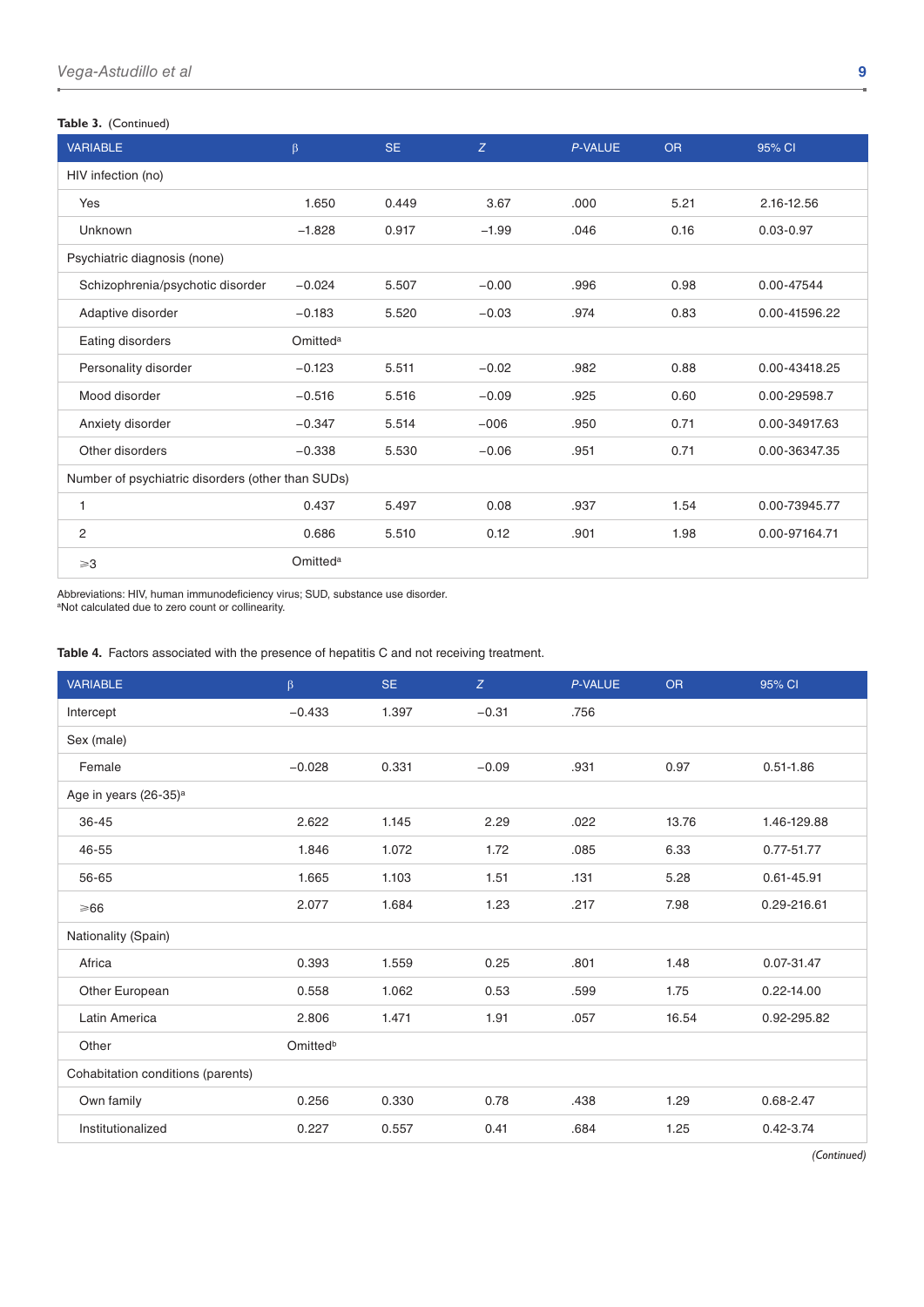### **Table 4.** (Continued)

| <b>VARIABLE</b>                                                             | $\beta$              | SE.   | Z       | P-VALUE | <b>OR</b> | 95% CI         |
|-----------------------------------------------------------------------------|----------------------|-------|---------|---------|-----------|----------------|
| Alone                                                                       | $-0.160$             | 0.412 | $-0.39$ | .698    | 0.85      | $0.38 - 1.91$  |
| Other                                                                       | $-0.190$             | 0.528 | $-0.36$ | .719    | 0.83      | $0.29 - 2.33$  |
| International Standard Classification of Education (ISCED 5-8) <sup>c</sup> |                      |       |         |         |           |                |
| ISCED3                                                                      | 0.143                | 0.824 | 0.17    | .862    | 1.15      | $0.23 - 5.80$  |
| <b>ISCED 2</b>                                                              | $-0.126$             | 0.796 | $-0.16$ | .875    | 0.88      | $0.19 - 4.19$  |
| <b>ISCED1</b>                                                               | 0.468                | 0.766 | 0.61    | .541    | 1.60      | $0.36 - 7.18$  |
| <b>ISCED 0</b>                                                              | 0.199                | 0.826 | 0.24    | .810    | 1.22      | $0.24 - 6.16$  |
| <b>ISCED 0-illiterate</b>                                                   | 0.811                | 1.121 | 0.72    | .470    | 2.25      | $0.25 - 20.27$ |
| Working status (permanent contract)                                         |                      |       |         |         |           |                |
| Temporary contract                                                          | $-0.451$             | 0.627 | $-0.72$ | .472    | 0.64      | $0.19 - 2.18$  |
| Underemployed                                                               | $-0.809$             | 0.596 | $-1.36$ | .174    | 0.45      | $0.14 - 1.43$  |
| Unemployed                                                                  | $-0.897$             | 0.495 | $-1.81$ | .070    | 0.41      | $0.15 - 1.08$  |
| Student/Preparing public exams                                              | Omitted <sup>b</sup> |       |         |         |           |                |
| Permanent disability                                                        | $-0.754$             | 0.591 | $-1.28$ | .202    | 0.47      | $0.15 - 1.50$  |
| Substance use disorder (Cannabis)                                           |                      |       |         |         |           |                |
| Alcohol                                                                     | 0.239                | 0.981 | 0.24    | .808    | 1.27      | $0.19 - 8.69$  |
| Amphetamines                                                                | Omitted <sup>b</sup> |       |         |         |           |                |
| Cocaine                                                                     | 0.626                | 1.157 | 0.54    | .588    | 1.87      | 0.19-18.07     |
| Mephedrone                                                                  | Omitted <sup>b</sup> |       |         |         |           |                |
| Opioids                                                                     | 0.547                | 0.929 | 0.59    | .555    | 1.73      | $0.28 - 10.67$ |
| Sedatives/hypnotics/anxiolytics                                             | Omitted <sup>b</sup> |       |         |         |           |                |
| Number of drugs of abuse (1 drug)                                           |                      |       |         |         |           |                |
| 2 drugs                                                                     | 0.180                | 0.490 | 0.37    | .71     | 1.20      | $0.46 - 3.13$  |
| ≥3 drugs                                                                    | $-0.098$             | 0.444 | $-0.22$ | .826    | 0.91      | $0.38 - 2.16$  |
| Disease chronicity (<1 year)                                                |                      |       |         |         |           |                |
| $1-3$ years                                                                 | $-1.295$             | 0.505 | $-2.57$ | .010    | 0.27      | $0.10 - .74$   |
| 3-10 years                                                                  | $-1.079$             | 0.532 | $-2.03$ | .043    | 0.34      | $0.12 - .97$   |
| $>10$ years                                                                 | $-0.972$             | 0.580 | $-1.68$ | .094    | 0.38      | $0.12 - 1.18$  |
| Use of injectable drugs (never)                                             |                      |       |         |         |           |                |
| Past user                                                                   | 0.052                | 0.486 | 0.11    | .914    | 1.05      | $0.41 - 2.73$  |
| Current user                                                                | 1.410                | 0.764 | 1.85    | .065    | 4.10      | 0.92-18.30     |
| Sharing syringe (no)                                                        |                      |       |         |         |           |                |
| Yes                                                                         | 0.295                | 0.424 | 0.70    | .487    | 1.34      | $0.59 - 3.08$  |
| HIV infection (no)                                                          |                      |       |         |         |           |                |
| Yes                                                                         | $-1.333$             | 0.303 | $-4.41$ | .000    | 0.26      | $0.15 - 0.48$  |
| Unknown                                                                     | Omitted <sup>b</sup> |       |         |         |           |                |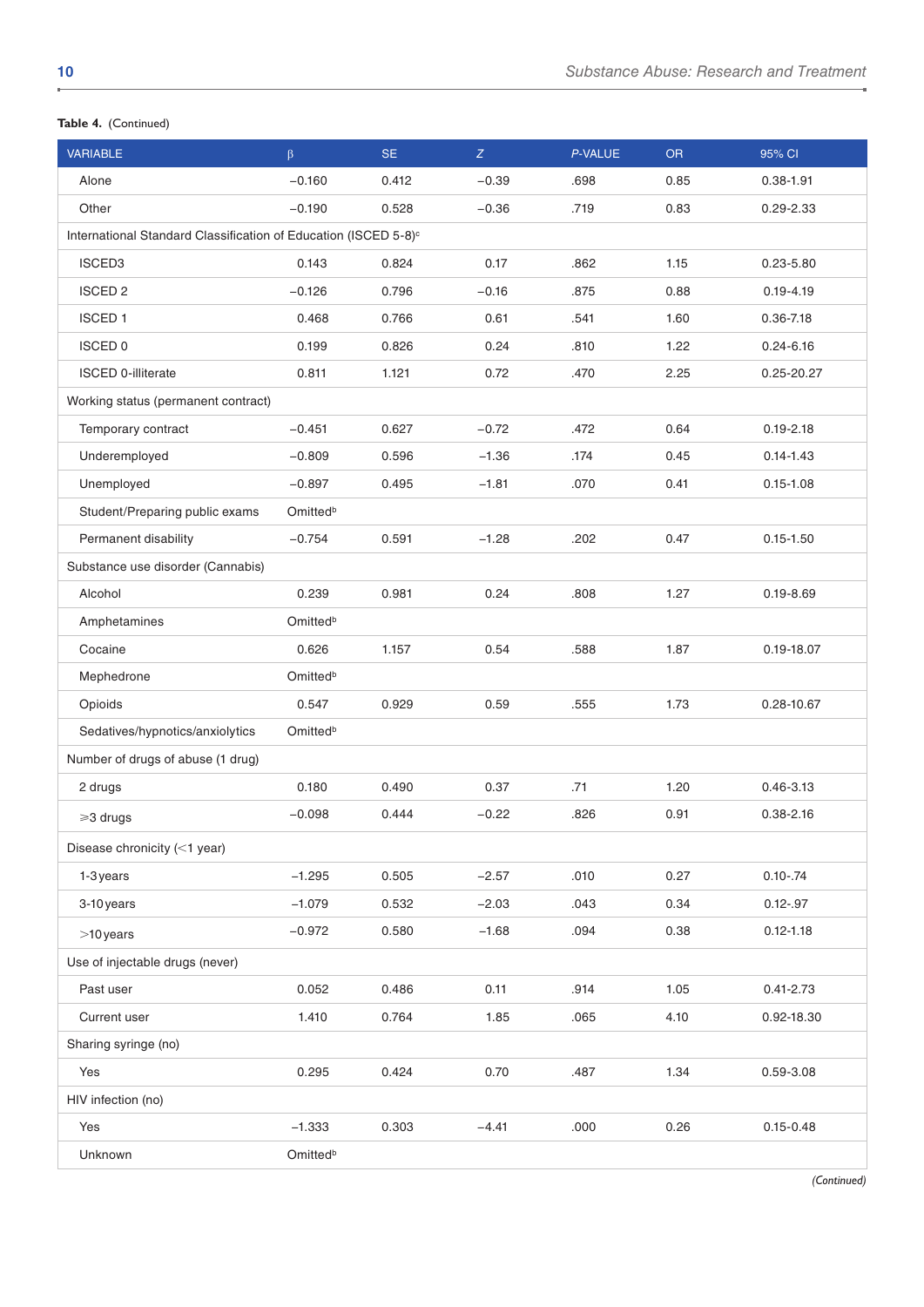#### **Table 4.** (Continued)

| <b>VARIABLE</b>                                          | $\beta$              | SE.   | Z       | P-VALUE | <b>OR</b> | 95% CI         |  |  |  |
|----------------------------------------------------------|----------------------|-------|---------|---------|-----------|----------------|--|--|--|
| Psychiatric diagnosis (none)                             |                      |       |         |         |           |                |  |  |  |
| Schizophrenia/psychotic disorder                         | 0.563                | 0.627 | 0.90    | .369    | 1.76      | $0.51 - 6.00$  |  |  |  |
| Adaptive disorder                                        | 1.191                | 0.709 | 1.68    | .093    | 3.29      | $0.82 - 13.20$ |  |  |  |
| Personality disorder                                     | $-0.069$             | 0.540 | $-0.13$ | .898    | 0.93      | $0.32 - 2.69$  |  |  |  |
| Mood disorder                                            | 0.673                | 0.614 | 1.10    | .273    | 1.96      | $0.59 - 6.53$  |  |  |  |
| Anxiety disorder                                         | 0.772                | 0.628 | 1.23    | .218    | 2.17      | $0.63 - 7.41$  |  |  |  |
| Other disorders                                          | 0.837                | 0.859 | 0.97    | .330    | 2.31      | $0.43 - 12.43$ |  |  |  |
| Number of psychiatric disorders (other than SUDs) (none) |                      |       |         |         |           |                |  |  |  |
|                                                          | $-0.837$             | 0.448 | $-1.87$ | .062    | 0.43      | $0.18 - 1.04$  |  |  |  |
| 2                                                        | Omitted <sup>b</sup> |       |         |         |           |                |  |  |  |
| $\geqslant$ 3                                            | Omitted <sup>b</sup> |       |         |         |           |                |  |  |  |

Abbreviations: CI, confidence interval; HIV, human immunodeficiency virus; OR, odds ratio; SE, standard error; SUD, substance use disorder.

aThere were no patients in the age category of 18 to 25 years old.

**bNot calculated due to zero count or collinearity.** 

cISCED level 0—Early childhood education, ISCED level 1—Primary education, ISCED level 2—Lower secondary education, ISCED level 3—Upper secondary education, ISCED level 4—Post-secondary non-tertiary education, ISCED level 5—Short-cycle tertiary education; ISCED level 6—Bachelor's or equivalent level, ISCED level 7—Master's or equivalent level, and ISCED level 8—Doctoral or equivalent level.

those who were diagnosed) were prescribed HCV treatment. Altogether, these results suggest that despite the apparent improvement in HCV treatment access in the current era, there is room for improvement in linking treatment efforts to patients with chronic hepatitis C, reinforcing the need for specific programs such as the micro-elimination program we implemented which simplifies the patient pathway by directly referring patients to the specialized care for treatment.

The factors associated with not receiving treatment for hepatitis C in our multivariate analysis were older age as a risk factor and the presence of HIV coinfection and longer-duration SUD as protective factors. In a retrospective population-based study conducted in Canada, when analyzing the factors associated with the hepatitis C cascade of care milestones, in addition to having higher income and more advanced disease, older age was associated with a higher likelihood of receiving an antiviral prescription,<sup>7</sup> and older age was also associated with a higher likelihood of linkage to care in 2 studies in specialized HCV clinics,8,9 which contrasts with the results of our multivariate analysis. It is important to note that our results regarding the role of age, albeit significant, were very imprecise. The protective role of HIV coinfection could be explained by the good linkage of these patients to health care. In a retrospective study on adult patients who were tested for HCV in the emergency department and were confirmed to have HCV infections, there were 2 factors associated with a lower likelihood of linkage to care failure (which was defined as not being seen by an HCVtreating provider after discharge): the presence of significant medical comorbidities (OR 0.57, 95% CI 0.41-0.78) and HIV coinfection (OR 0.11, 95% CI 0.03-0.46)10; HIV coinfection has also been reported to be associated with a higher likelihood of linkage to care in other studies.9 Lastly, a longer duration of SUD showing up as a protective factor in our study probably reflects that the longer the disease duration—in this case, SUD—the higher the likelihood of being diagnosed and linked to health care; however, this is only a hypothesis. In any case, we should bear in mind that barriers to health care linkage in patients with hepatitis C are multifactorial, including not only patient-related barriers such as those included in our model but also barriers associated with the health system and the health care provider.<sup>11,12</sup>

Among subjects who were HCV-RNA-positive and were referred for treatment, 79% ultimately received and completed antiviral treatment, which is consistent with the World Health Organization target and indicates that a micro-elimination program such as this one that is focused on patients with SUD could be successful for eliminating hepatitis C. These results are consistent with those reported in Italy by Messina et al<sup>13</sup> on another micro-elimination program in an addiction center that specifically addressed PWID.

Despite our success regarding linkage to treatment, it is important to note that we had a failure rate of 15% regarding the screening process with the HCV rapid antibody test, a failure rate of 24% with dry blood spot testing and the abovementioned failure rate of 21% with the initiation of antiviral treatment. Unfortunately, we did not find any factors associated with not performing dry blood testing, and the factors associated with not performing the HCV rapid antibody test were difficult to interpret, and the model showed low goodness of fit.